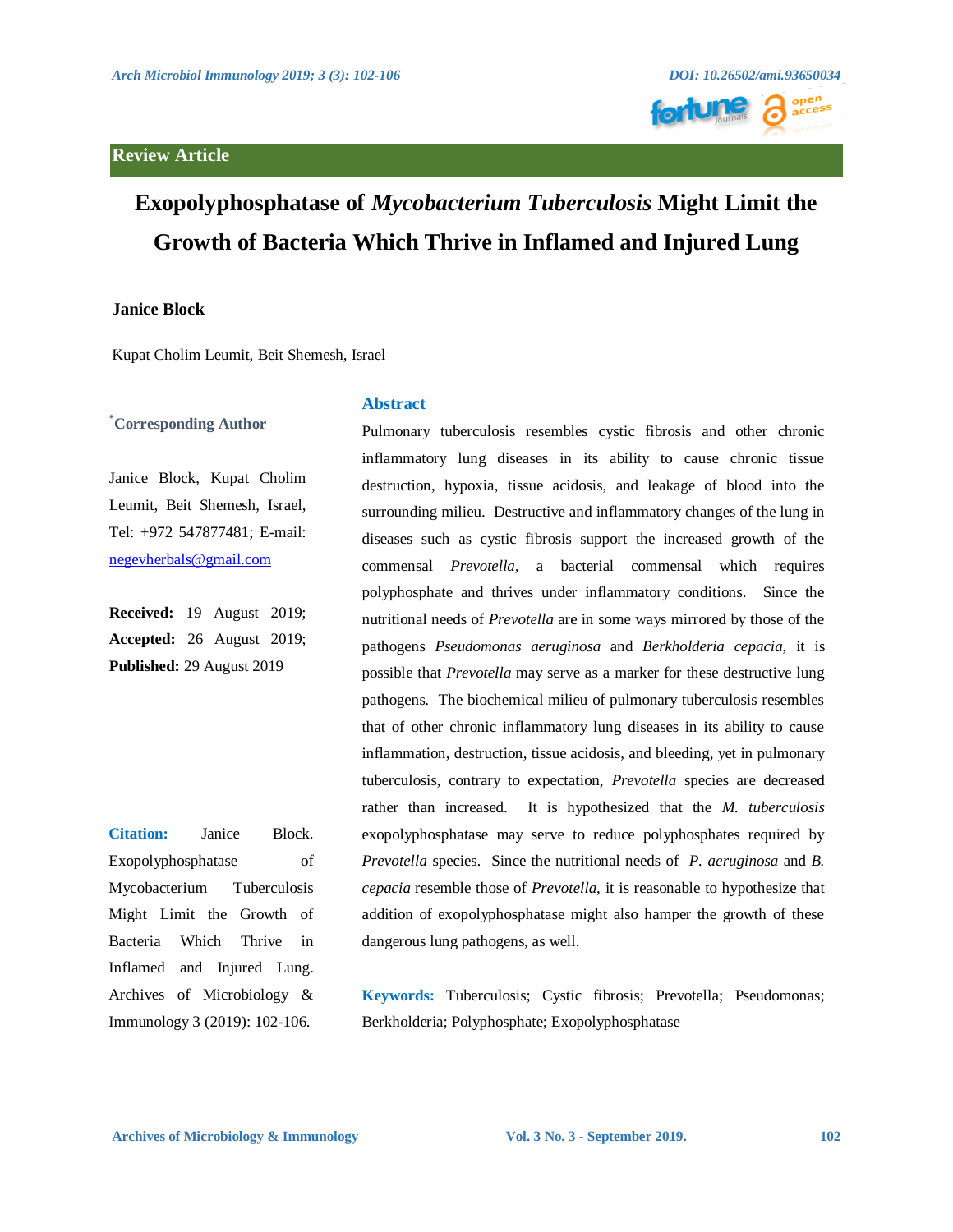#### **Introduction**

In some respects, the process of decline in pulmonary tuberculosis resembles that of cystic fibrosis and other chronic inflammatory conditions of the lung. In such conditions there may be lung tissue destruction, hypoxia, local tissue acidosis, leakage of blood into the airway, or loss of weight. Bacterial pathogens involved in pulmonary inflammatory processes (including *Pseudomonas aeruginosa* and *Berkholderia cepacia* in cystic fibrosis and various causes of inflammation and bronchiectasis; *Mycobacterium tuberculosis* in pulmonary tuberculosis) often have similar nutritional requirements for iron and polyphosphate. Acquisition of polyphosphate depends on the availability of ATP and bacterial polyphosphate kinase, and leakage of blood and heme into the airway supplies the requirement for iron in ample measure. Out of the bacterial pathogens noted above -- *P. aeruginosa, B. cepacia*, and *M. tuberculosis* - all utilize heme for iron, and all depend on polyphosphate kinase to synthesize polyphosphate [1-8].

Since the composition of pulmonary microbiota depends on local nutritional, inflammatory, and infectious factors, it should come as no surprise that inflammatory disease processes such as cystic fibrosis, bronchiectasis, and toxic lung exposure select for pulmonary commensals which require iron and polyphosphate for survival and growth and which are capable of thriving in an acidic environment. *Prevotella* species conform to expectations in both respects: they depend on polyphosphate and iron, and they are capable of growing at lower pH than are many other commensals. Accordingly, commensal *Prevotella* species are increased in cystic fibrosis, in toxic insult to the lung, and in other pulmonary infectious/inflammatory conditions [9-16].

Given the proclivities of *Prevotella*, the presence of this commensal may serve as a marker for certain environmental stress conditions within the lung. Since *Prevotella* requires heme iron and polyphosphate for growth and is capable of thriving at low pH, its increased dominance as a commensal in BAL fluid might suggest the increased presence of iron, blood, polyphosphate, and acid within the lung. Similarly, *Prevotella* species might be useful as a marker for increased risk infection by *P. aeruginosa* or *B. cepacia*, lung pathogens whose nutritional needs resemble those of *Prevotella*, and which may promote acidosis of local tissue*.*

Although many chronic inflammatory conditions of the lung tend to lead to increased growth of *Prevotella*, pulmonary tuberculosis is an exception to the rule. As a pathogen, *M. tuberculosis* would seem to meet all of the presumed criteria for increased growth of *Prevotella* species: *M. tuberculosis* requires both heme iron and polyphosphate, induces leakage of blood into the airway, and is capable of producing an acidic, inflammatory environment within the lung. In such an environment, one might expect that *Prevotella* species, and perhaps also *Pseudomonas* or *Berkholderia* species, would thrive. Instead, the opposite is true. In pulmonary tuberculosis, *Prevotella* species are decreased rather than increased, and superinfection by organisms such as *Pseudomonas* or *Berkholderia* is much rarer in pulmonary tuberculosis than in cystic fibrosis and other causes of bronchiectasis. [6,17-20] Why might this be?

Structural differences aside, one answer is suggested by the unique ability of *M. tuberculosis* to adjust its metabolism in order to adapt to starvation conditions, such as that of the oxygen and inorganic phosphatelimited environment of the pulmonary granuloma. This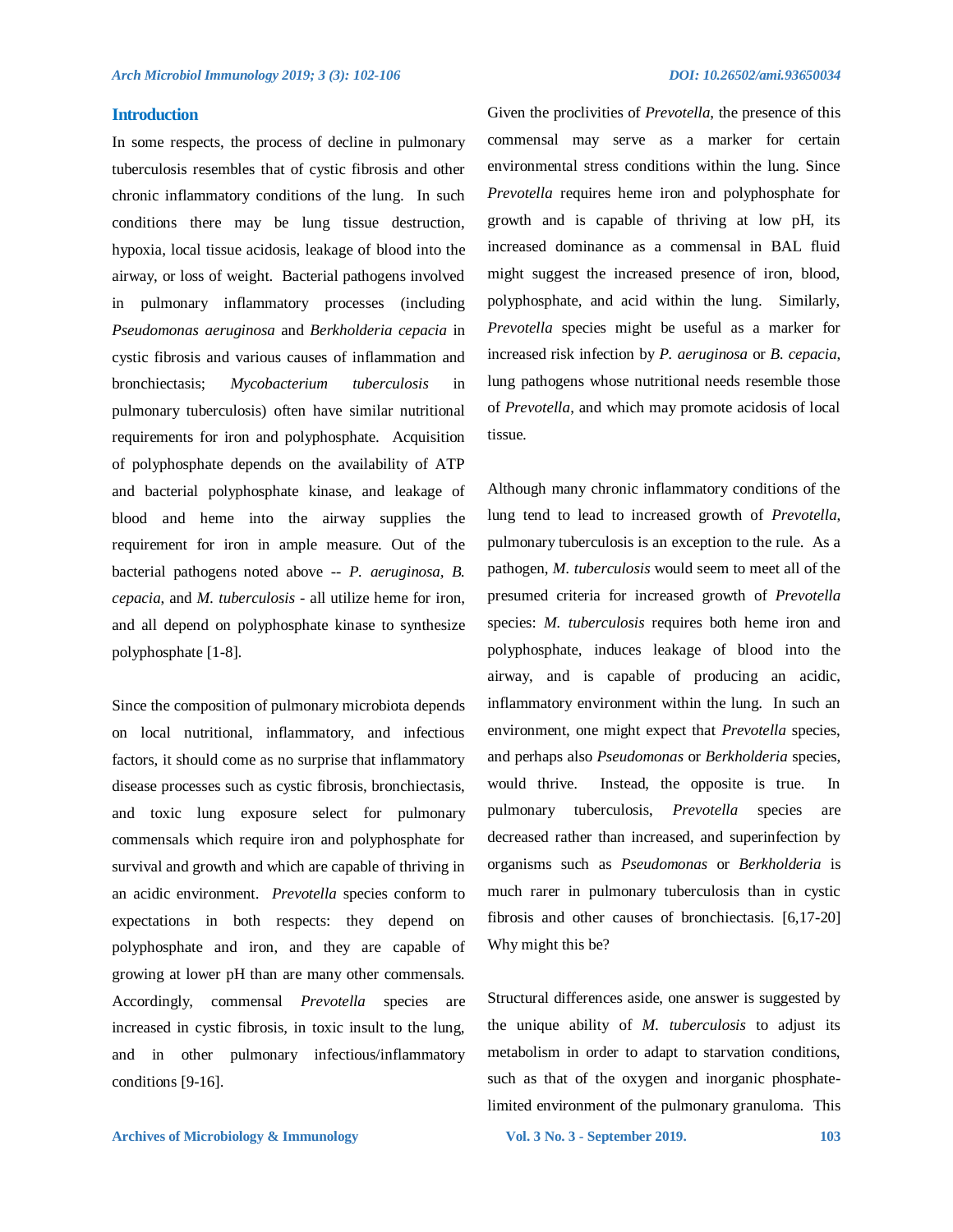#### *Arch Microbiol Immunology 2019; 3 (3): 102-106 DOI: 10.26502/ami.93650034*

metabolic adaptation, or "stringent response," is controlled by the enzyme  $\text{Rel}_{\text{Mtb}}$ . Inorganic phosphate starvation, hypoxia, and polyphosphate accumulation activate transcription of  $\text{Rel}_{\text{Mth}}$ , which upregulates synthesis of the small molecules involved in the stringent response: guanosine 5'-diphosphate 3'diphosphate (ppGpp) and guanosine 5'-triphosphate 3'-diphosphate (pppGpp), together denoted (p)ppGpp. (p)ppGpp, in turn, serves as a second messenger for the stress response [21]. The result is decreased growth and decreased biofilm formation.

An important aspect of the stringent stress response in *M. tuberculosis* is that it is triggered both by inorganic phosphate deficit and also by polyphosphate excess. In *M. tuberculosis*, polyphosphate is synthesized via the action of polyphosphate kinase and hydrolysed via the action of exopolyphosphatase 2 (ppx2). When inorganic phosphate is scarce in the local environment, the stringent response regulates growth. On the other hand, when polyphosphate reaches a critical threshold, once again, the stringent response regulates growth [22,23].

Chuang et. al. (2015) found that, in *M. tuberculosis*, in a ppx2 knockdown strain, excess accumulation of polyphosphate resulted in growth restriction and reduced biofilm formation [22,23] The resultant phenotype is one of growth regulation on both ends of the spectrum. *M. tuberculosis* differs from pathogens such as *P. aeruginosa* and *B. cepacia* in its ability to persist for many years in a latent or semi-latent state within the lung. It is possible that the regulation of growth by *M. tuberculosis* during times of plenty might contribute to the ability of *M. tuberculosis* to evade host immunity, thereby persisting over extended periods of time in a latent or semi-latent state. [24].

In pulmonary infection by *M. tuberculosis*, polyphosphate overproduction triggers the stringent response to restrict bacterial growth, which in turn reduces subsequent polyphosphate production by the organism. Ongoing bacterial exopolyphosphatase activity hydrolyzes polyphosphate, which enables growth, but growth, in turn, requires further production of polyphosphate. The effect is a tightly regulated system in which less polyphosphate may be available in the surrounding milieu.

This polyphosphate regulating behavior of *M. tuberculosis* could have implications for predisposition to superinfection, as well as for growth of associated microbiota such as *Prevotella.* In pulmonary tuberculosis, a commensal such as *Prevotella* would not be expected to lack for heme iron and would not be hampered by the inflammatory milieu. Despite conditions which might seem to support the growth of *Prevotella*, the ongoing activity of mycobacterial exopolyphosphatase and to ongoing growth restriction during times of excess polyphosphate production appear to suppress the growth of *Prevotella* instead. It is tempting to associate the observed growth suppression of *Prevotella* with exopolyphsophatase-induced scarcity of readily available polyphosphate.

In contrast to the observed suppression of Prevotella in the context of *M. tuberculosis*, in cystic fibrosis and in chronic traumatic/toxic lung damage, the situation is different. With cystic fibrosis and with traumatic lung damage, the underlying cause of lung damage is genetic/metabolic or traumatic rather than infectious; regulatory processes and exopolyphosphases of *M. tuberculosis* do not play a role in limiting environmental polyphosphate; and *Prevotella* species thrive within the lung.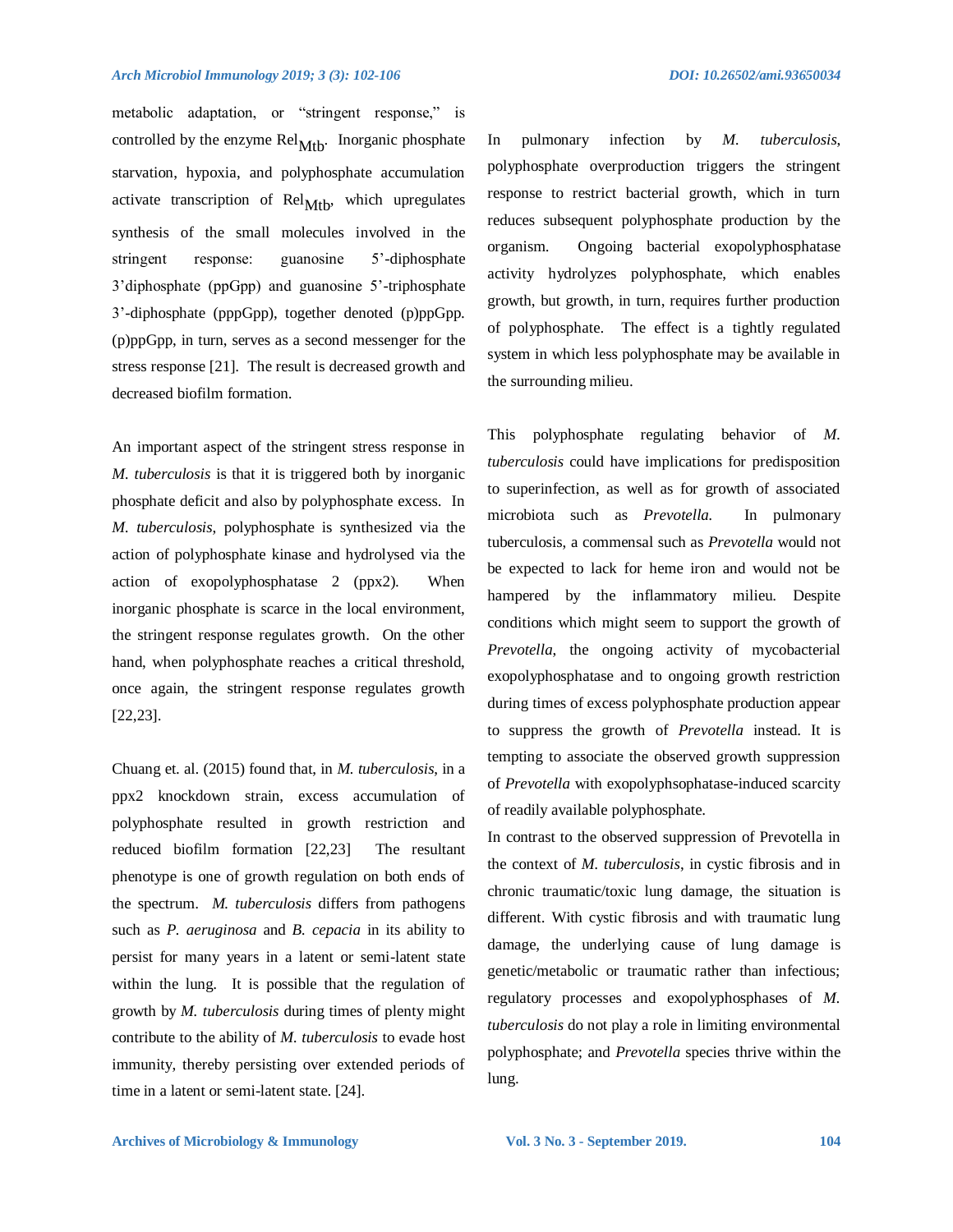The most interesting aspect of this hypothesis may relate to its application to bacterial pathogens of the lung which resemble *Prevotella* with respect to their nutritional needs and environmental tolerances. For what can be said for *Prevotella* might also be said for pathogens such as *P. aeruginosa* and *B. cepacia.* If *M. tuberculosis* exopolyphosphatase can control the growth of *Prevotella,* perhaps it can limit the growth of *Pseudomonas* and *Berkholderia* species, as well. This trait may hold potential for use of exopolyphosphatases in control of pulmonary infection in cystic fibrosis and in other chronic bronchiectasis producing conditions.

#### **Acknowledgements**

The author acknowledges no source of external funding.

#### **Conflicts of interest**

The author declares no conflicts of interest.

#### **References**

- 1. Aggarwal S, Ahmad I, Lam A, et. al. Heme scavenging reduces pulmonary endoplasmic reticulum stress, fibrosis, and emphysema. JCI Insight 3 (2018): 21.
- 2. Lam A, Vetal N, Matalon S, Aggarwal S. Role of heme in bromine-induced lung injury. Ann N Y Acad Sci 1374 (2017): 105.
- 3. Konings AF, Martin LW, Sharples KJ, *et. al.* Pseudomonas aeruginosa uses multiple pathways to acquire iron during chronic infection in cystic fibrosis lungs. Infect Immun 81 (2013): 2697.
- 4. Rashid MH, Rao NN, Kornberg A. Inorganic polyphosphate is required for motility of bacterial pathogens. J Bacteriol 182 (2000): 1.
- 5. Shiba T, Tsutsumi K, Ishige K, Noguchi T. Inorganic polyphosphate and polyphosphate

kinase: their novel biological functions and applications. Biochemistry (Mosc.) 65 (2000): 315-323.

- 6. Chuang YM, Belchis DA, Karakousis PC. The polyphosphate kinase gene ppk2 is required for Mycobacterium tuberculosis inorganic polyphosphate regulation and virulence. MBio 4 (2013): e00039.
- 7. Moriarty TF, Mullan A, McGrath JW, Quinn JP, Elborn JS, Tunney MM. Effect of reduced pH on inorganic polyphosphate accumulation by Burkholderia cepacia complex isolates. Lett Appl Microbiol 42 (2006): 617.
- 8. Rashid MH, Kornberg A. Inorganic polyphosphate is needed for swimming, swarming, and twitching motilities of Pseudomonas aeruginosa. Proc Natl Acad Sci USA 97 (2000): 4885.
- 9. Takahashi N, Yamada T. Glucose metabolism by Prevotella intermedia and Prevotella nigrescens. Oral Microbiol Immunol 15 (2000): 188.
- 10. Leung KP, Folk SP. Effects of porphyrins and inorganic iron on the growth of Prevotella intermedia. FEMS Microbiol Lett 19 (2002): 15.
- 11. Ogata T, Kim YH, Masaki, T, et. al. Effects of an increased concentrate diet on rumen pH and the bacterial community in japanese Black beef cattle at different fattening stages. J Vet Med Sci 81 (2019): 968.
- 12. Xue F, Nan X, Sun F, et. al. metagenome sequencing to analyze the impacts of thia mine supplementation on ruminal fungi in dairy cows fed high-concentrate diets. AMB Express 8 (2018): 159.
- 13. Huffnagle GB, Dickson RP, Lukacs NW. The respiratory tract microbiome and lung